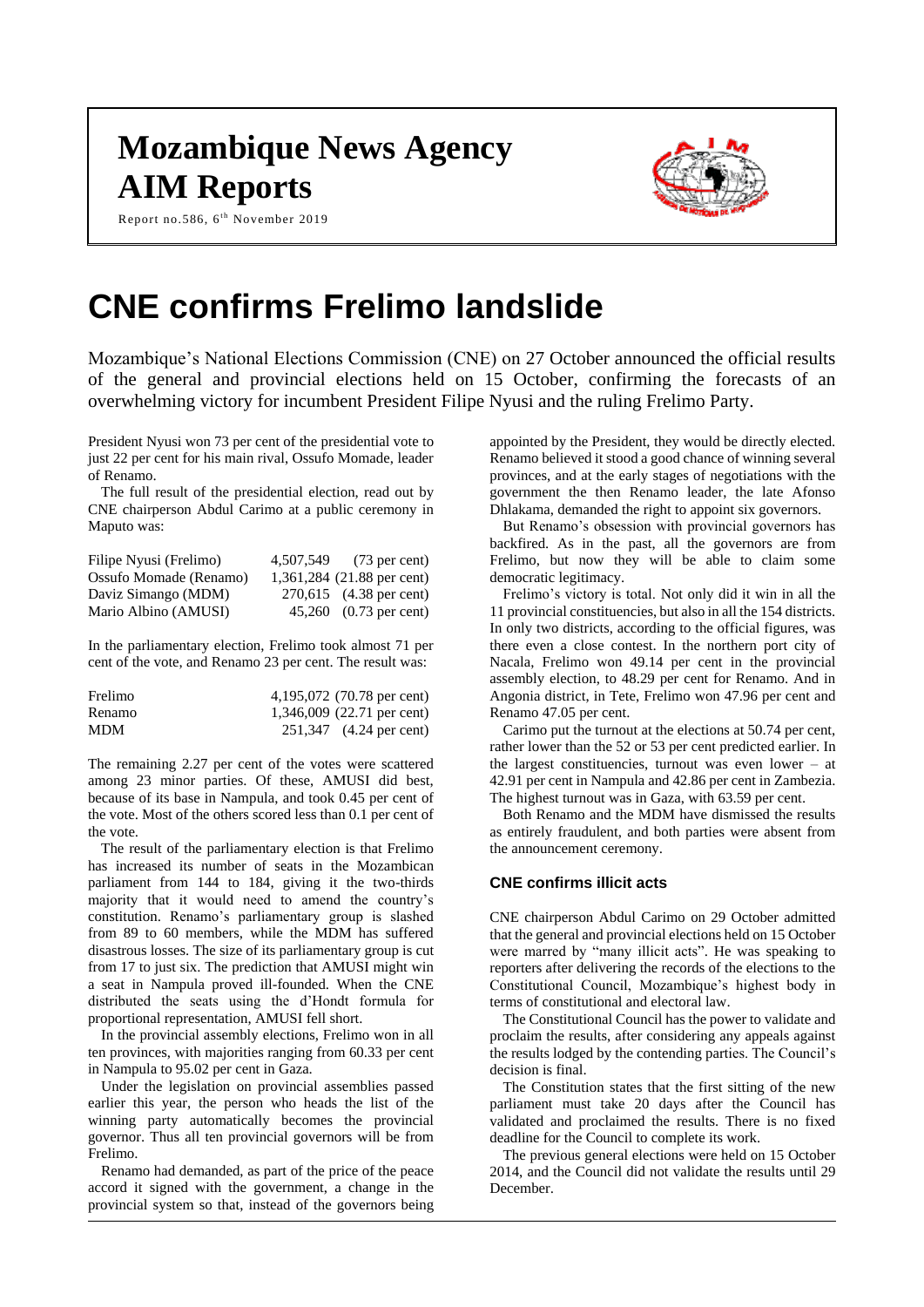#### **President inaugurates Beira fishing port**

President Filipe Nyusi on 28 October inaugurated a new fishing port in the central city of Beira, capital of Sofala province, which was financed by a loan from the Chinese government of US\$120 million.

Speaking immediately after the inauguration, President Nyusi said this is a valuable facility resulting from the efforts undertaken to ensure the development of the Mozambican fishing industry. "We believe that the conditions have been strengthened so that the value chain in fisheries can evolve and provide added value to our economy", he declared.

President Nyusi said the new fishing port will provide an abundance of good quality produce, which would allow an increase in the consumption of fish to the levels recommended by the World Health Organisation plus an increase in the amount of fisheries produce exported.

The outgoing Chinese ambassador, Su Jian, who witnessed the inauguration, noted that Sofala was a priority province in the cooperation between Mozambique and China. In addition to the fishing port, Sofala had benefitted from Chinese investment in the rehabilitation of Beira Central Hospital, and in the reconstruction of the highway that runs from Beira to the Zimbabwean border.

With the rebuilding of the fishing port, its quay is 377 metres long, and 16 industrial fishing boats can dock there simultaneously. Previously, the quay was 188 metres long and could only accommodate eight vessels. On the quay, there are also six cold stores, which can hold 500 tonnes of produce, an ice factory that can make 60 tonnes of ice a day, and a processing room that can handle 50 tonnes of fisheries produce a day.

The original fishing port was severely damaged by cyclone Eline in 2000. Reconstruction and expansion of the fishing quay began in 2016. A second major cyclone, Idai, hit Beira in March this year, but the damage done to the port has now been completely repaired.

#### **Illegal fishing costs \$60 million annually**

Mozambique is losing an estimated US\$60 million a year because of illegal fishing, mainly practised by foreign vessels operating in Mozambican territorial waters.

The National Director of Operations in the Ministry of the Sea, Inland Waters and Fisheries, Leonid Chimarizene, gave this figure on 4 November during a debate in Maputo on the fight against illegal fishing, organised by the Civil Society Forum for the Marine and Coastal Area (FOSCAMC). He said that the Mozambican maritime authorities, operating from the ports of Maputo, Beira and Nacala, have been stepping up inspection via satellite of the country's waters, and have been forming partnerships in the southern African region to combat illegal fishing.

Chimarizene said the government is working continually to improve inspection techniques to deal with offenders who are using ever more sophisticated means to defraud the State. By the end of the first quarter of 2020, he added, the government will introduce monitoring of the Mozambique Channel by drones. This will make it possible to accompany inspection activity in real-time along the entire 2,700 kilometres of the Mozambican coastline.

Chimarizene said that most of the illegal vessels disguise their origin, which makes it difficult to identify them. He

pledged that any foreign vessel found fishing illegally will be confiscated in favour of the Mozambican State. Mozambicans fishing illegally will receive heavy fines in order to discourage them.

"In the last four years, we have confiscated four foreign fishing boats", he continued. "We have converted one into an inspection vessel, we have sold one, and we are still thinking about what to do with the other two".

#### **Army bombards insurgent positions**

The Defence Ministry has announced further successes with artillery barrages against positions of Islamist terrorist groups in the northern province of Cabo Delgado.

A release from the Ministry says that hideouts of the insurgents were bombarded on 31 October in the Gaza region, south of the Messalo River in the Cabo Delgado district of Muidumbe, and on 1 November at Marere, at the mouth of the Messalo, in Mocimboa da Praia district.

The release gave no figure for casualties on either side but said that some of the insurgents had been "neutralised", while others had fled. It added that there had been further artillery attacks on insurgent positions near the Messalo, in Muidumbe. This operation "inflicted considerable losses on the insurgents and many of them are now on the run".

Nonetheless, terrorist attacks are continuing. According to a report in the newssheet "Mediafax", on 2 November the insurgents attacked a truck travelling between Mumu and Intowe, via Mocimboa da Praia. Four of those travelling in the truck were killed in this ambush. In addition, on 1 November, terrorists attacked the village of Mbau and burnt down several houses.

### **Thousands face hunger in Dombe**

About 3,000 people in the Dombe administrative post, in the central province of Manica, are facing hunger because of lost crops planted when Cyclone Idai struck central Mozambique on 14 March. Extensive areas planted with grain and vegetables were devastated, plunging hundreds of households into food insecurity.

The head of the Dombe administrative post, Tomas Razao, told AIM that intervention by the government and its partners is urgent to alleviate the suffering of the population. In the Mabaia area, he said, people are surviving on wild roots and seasonal fruits. The cyclone came on top of a period of drought, and the combined effect has led to food shortages.

Razao said the local government is seeking publicprivate partnerships to solve the problem of food insecurity in Dombe. "The population is committed to the 2019-2020 agricultural campaign in which we are hoping for good production", he said. "We are providing seeds, while we wait for the rains to start. On the other hand, with the support of partners, we are promoting various actions such as Food for Work". But this initiative, he added, does not cover everyone in Dombe facing food insecurity.

"The people are committed to seeking solutions", he said. "One of the alternatives is to bank on short cycle, drought-resistant crops. Some are producing in the lowlying areas on the banks of the main rivers in Dombe and have begun to bring in some harvests".

Dombe was the part of Manica most hit by cyclone Idai. 70,000 people live here, and most of them are farmers.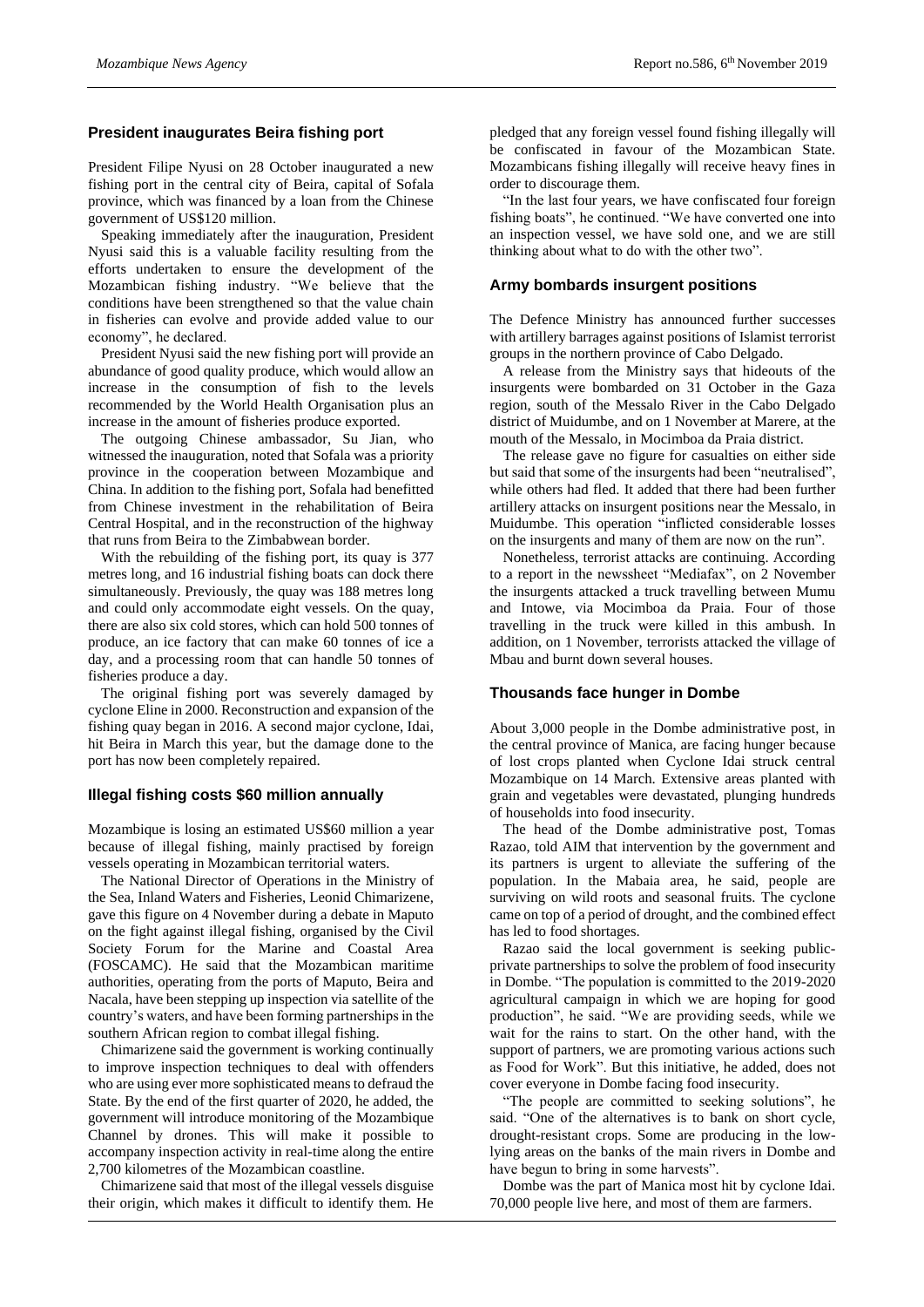#### **Faita Water Distribution Centre inaugurated**

President Filipe Nyusi pledged on 2 November in the northern port city of Nacala that the government will continue to build facilities that will provide the public with abundant good quality drinking water.

The President was speaking at a rally after inaugurating the Faita Water Distribution Centre, which provides water to Nacala and the surrounding area.

"Investment in water resource facilities and management is a priority for our government", said President Nyusi. "Resources, in this case, water, must be made available to accompany the growth of Nacala city. Our government regards water supply as one of the people's main rights, and a factor in poverty alleviation".

President Nyusi added "our people are ceasing to walk long distances to fetch water. These gains are contributing to stimulate production, to create wealth, and to generate a balanced and inclusive environment, favouring living together in an environment of peace and harmony".

The President added that he will shortly be inaugurating other water supply systems across the country.

The Faita Water Distribution Centre cost US\$7.4 million financed jointly by the government and the World Bank. With the inauguration of this new facility, at least 145,000 out of the 288,000 inhabitants of Nacala now have access to clean drinking water. The distribution system has been operational for several weeks and produces 16,020 cubic metres of water a day, pumped through a distribution network that runs for 225 kilometres. It provides water for at least 18 hours a day throughout the city. In all, there are 7,500 home connections to the system, and 96 public standpipes in the peripheral neighbourhoods of Nacala.

# **Renamo dissidents admit responsibility for attacks**

The self-styled "Renamo Military Junta" has admitted responsibility for the spate of armed attacks in the central provinces of Manica and Sofala in recent weeks.

Speaking by phone with the Beira office of the daily paper "Noticias", the leader of the Junta, Mariano Nhongo (who has awarded himself the rank of general), boasted that he had given the order for the attacks. He said that his main target was the police – although civilian vehicles have also been targeted. In the last week of October, there were four attacksin Sofala, and five people were killed, including two policemen. Asked why the recent attacks had targeted civilians, as well as the police, Nhongo said "I prefer not to talk about this".

The "Military Junta" is a breakaway from the main opposition party, Renamo, led by Ossufo Momade, whom Nhongo regards as "a traitor". When "Noticias" asked about his current relations with Momade, Nhongo replied, "I don't want to talk with him, I don't even want to know anything about him, because he has completely ruined our party". But Nhongo was willing to talk with President Filipe Nyusi. But President Nyusi has already made it clear that he regards Momade as the leader of Renamo. Momade was elected at a Renamo congress in January.

It was Momade who signed the peace agreement with President Nyusi on 6 August, and commentators doubt that the President would negotiate a second agreement due to a split inside Renamo.

### **Russian company plans assembly plant in Mozambique**

The Russian company Kamaz, which manufactures heavy and light vehicles for military and civilian purposes, is interested in setting up an assembly plant in Mozambique. According to President Filipe Nyusi, speaking to the reporters who accompanied him to the Russia-Africa summit, such a plant would sell vehicles to the entire market of the SADC (Southern African Development Community) region. Before the end of this year, he added, a team from Kamaz will visit Maputo.

Another major Russian company interested in doing business in Mozambique is Alrosa, a world leader in the mining, processing and marketing of diamonds. Once the presence of diamonds in the Mozambican subsoil is established, Alrosa hopes to set up a processing plant.

President Nyusi made a positive assessment of Mozambique's participation in the summit, held over two days in the Black Sea city of Sochi because it had relaunched cooperation between Mozambique and Russia. He said that the cooperation platform opened between Russia and African countries shows that the African continent is gaining in maturity to identify "the right partners" in its development.

President Nyusi met with Russian President Vladimir Putin, with whom he discussed the Mozambican elections and the security situation in the country.

#### **Tourism in Mozambique growing**

Prime Minister Carlos Agostinho do Rosario said on 31 November that tourism to Mozambique is gradually increasing and that in 2018 tourism earned the country US\$241.8 million, compared with US\$196 million in 2015.

Speaking in Maputo, at the opening of the seventh edition of the Mozambique International Tourism Fair (known as Fikani), Rosario said that, as a result of the reforms being implemented by the government in the sector, the number of international tourist arrivals has been increasing significantly. According to the government's figures, 2.8 million tourists entered the country in 2018, compared with 1.6 million in 2015. The number of jobs in the hotel industry, restaurants, travel agencies and other activities linked to tourism has risen from 58,000 in 2015 to 64,600 in 2018.

The Prime Minister added that "our country has been winning prizes in international fairs and has merited reference as a tourist destination of choice, in specialist magazines in this area".

Rosario stressed that reforms such as the liberalisation of Mozambican airspace, and the issuing of a "frontier visa" so that tourists can buy their entry visas on arrival, rather than at Mozambican embassies or consulates, "is helping to improve the business environment and facilitate the entry of tourists".

Before the formal opening ceremony, Rosario visited all the stands of the exhibitors and declared "the quality and diversity of the products and services displayed here are the unequivocal proof that tourism in Mozambique is a strong inducer of linkages with various sectors of activity, with a multiplier effect on job creation and generating income for Mozambicans".